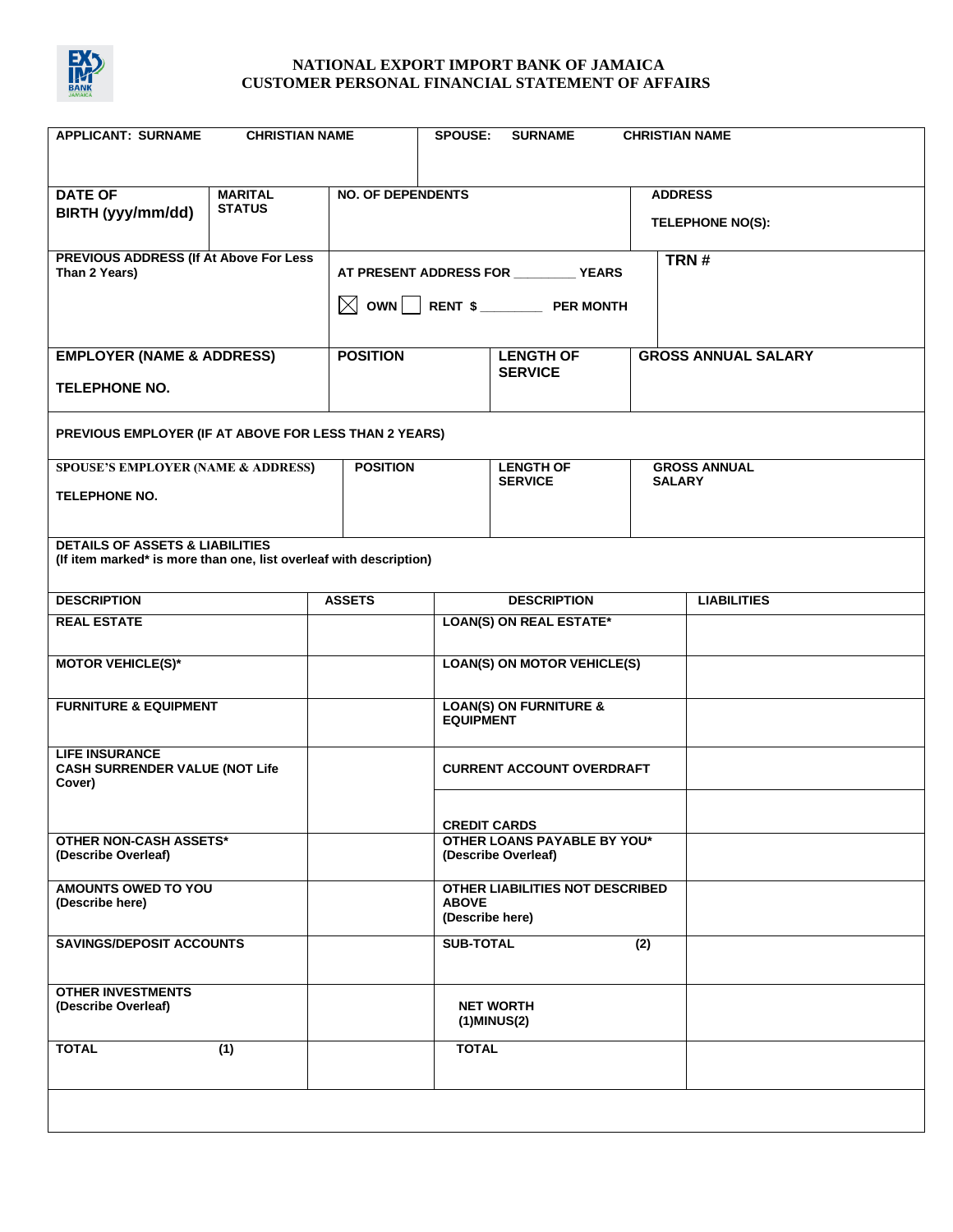

| PROJECTED MONTHLY CASH FLOW<br>NOTE: FOR ACCURACY, COMPUTE ANNUAL AND DIVIDE BY 12                               |                       |                                |                  |                                                                                                                      |                                                  |                                  |               |  |  |
|------------------------------------------------------------------------------------------------------------------|-----------------------|--------------------------------|------------------|----------------------------------------------------------------------------------------------------------------------|--------------------------------------------------|----------------------------------|---------------|--|--|
| <b>OUTFLOWS</b>                                                                                                  |                       |                                |                  | <b>INFLOWS</b>                                                                                                       |                                                  |                                  |               |  |  |
| <b>SHELTER</b><br>(Rent/Mortgage, Property Taxes, Property<br>Insurance, Maintenance, etc.)                      |                       |                                |                  | <b>GROSS MONTHLY SALARY &amp; BENEFITS</b><br>(Based on official Income verification from<br>employer)               |                                                  |                                  |               |  |  |
| <b>OTHER INSTALMENT PAYMENTS</b><br>(Loan, Life Insurance, Credit Card Payments,<br>Savings, etc.)               |                       |                                |                  | <b>SELF-EMPLOYED INCOME (NET)</b><br>(Audited accounts or statement from<br><b>Chartered Accountant attached)</b>    |                                                  |                                  |               |  |  |
| <b>UTILITIES</b>                                                                                                 |                       |                                |                  |                                                                                                                      |                                                  |                                  |               |  |  |
| <b>TRANSPORTATION</b><br>(Gas, Car Insurance, Licence, Maintenance,<br>etc.<br>of Cost of Public Transportation) |                       |                                |                  | <b>OTHER INCOME:</b><br>[Give detail(s) include estimated rent (if any)<br>from real estate owned or being acquired] |                                                  |                                  |               |  |  |
| <b>OTHER LIVING EXPENSES</b><br>(Food, Clothing, Medical, School,<br>Entertainment,<br>etc.)                     |                       |                                |                  | <b>LESS STATUTORY DEDUCTIONS AT</b><br><b>SOURCE</b><br>(Income Tax, NHT, etc.)                                      |                                                  |                                  |               |  |  |
|                                                                                                                  | <b>TOTAL OUTFLOWS</b> |                                |                  | <b>TOTAL INFLOWS</b>                                                                                                 |                                                  |                                  |               |  |  |
|                                                                                                                  |                       |                                |                  | <b>SUBTRACT TOTAL OUTFLOWS</b>                                                                                       |                                                  |                                  |               |  |  |
|                                                                                                                  |                       |                                |                  | <b>RESIDUAL INCOME AFTER</b>                                                                                         |                                                  |                                  |               |  |  |
|                                                                                                                  |                       |                                |                  |                                                                                                                      |                                                  |                                  |               |  |  |
|                                                                                                                  |                       |                                |                  |                                                                                                                      |                                                  |                                  |               |  |  |
|                                                                                                                  |                       |                                |                  | PARTICULARS OF REAL ESTATE HOLDINGS                                                                                  |                                                  |                                  |               |  |  |
|                                                                                                                  |                       |                                |                  |                                                                                                                      |                                                  |                                  |               |  |  |
|                                                                                                                  | <b>ADDRESSES</b>      | <b>VOLUME &amp; FOLIO</b><br># | <b>OWNERSHIP</b> | <b>VALUATION</b>                                                                                                     | <b>EXISTING</b><br><b>LOAN</b><br><b>BALANCE</b> | <b>MONTHLY</b><br><b>PAYMENT</b> | <b>LENDER</b> |  |  |
| 1                                                                                                                |                       |                                |                  |                                                                                                                      |                                                  |                                  |               |  |  |
| $\mathbf{2}$                                                                                                     |                       |                                |                  |                                                                                                                      |                                                  |                                  |               |  |  |
| 3                                                                                                                |                       |                                |                  |                                                                                                                      |                                                  |                                  |               |  |  |
| 4                                                                                                                |                       |                                |                  |                                                                                                                      |                                                  |                                  |               |  |  |
| 5                                                                                                                |                       |                                |                  |                                                                                                                      |                                                  |                                  |               |  |  |
|                                                                                                                  |                       |                                |                  |                                                                                                                      |                                                  |                                  |               |  |  |
|                                                                                                                  |                       |                                |                  | <b>DESCRIPTION</b>                                                                                                   |                                                  |                                  |               |  |  |
|                                                                                                                  |                       |                                |                  |                                                                                                                      |                                                  |                                  |               |  |  |
|                                                                                                                  |                       |                                |                  |                                                                                                                      |                                                  |                                  |               |  |  |
|                                                                                                                  |                       |                                |                  |                                                                                                                      |                                                  |                                  |               |  |  |
|                                                                                                                  |                       |                                |                  |                                                                                                                      |                                                  |                                  |               |  |  |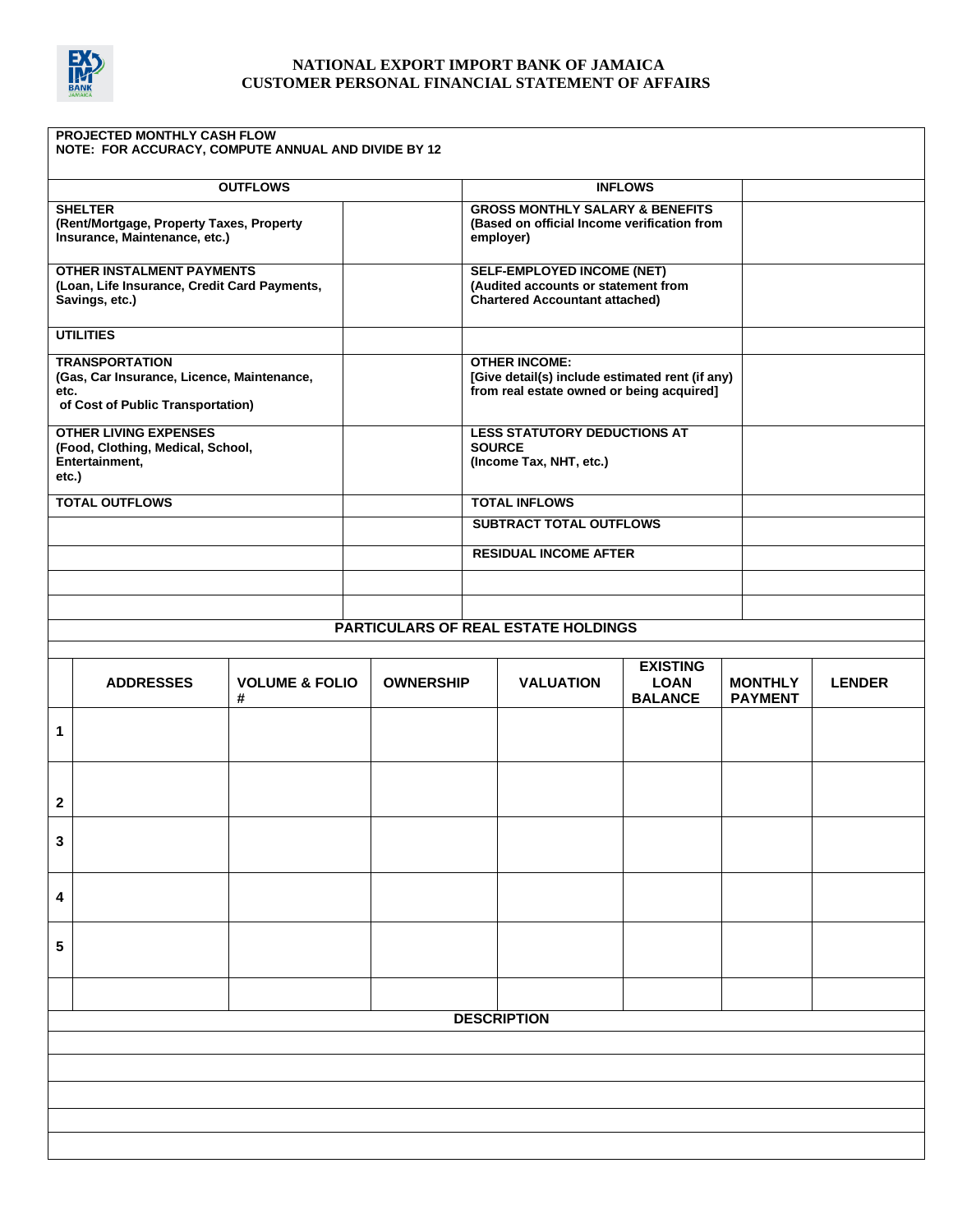

# **PARTICULARS OF MOTOR VEHICLE**

|                                                        | <b>TYPE</b>        |              | <b>YEAR &amp; MODEL</b>                 |                                 | <b>VALUE</b> |                                 | <b>LOAN</b><br><b>BALANCE</b> | <b>MONTHLY</b><br><b>PAYMENT</b> |
|--------------------------------------------------------|--------------------|--------------|-----------------------------------------|---------------------------------|--------------|---------------------------------|-------------------------------|----------------------------------|
| $\mathbf{1}$                                           |                    |              |                                         |                                 |              |                                 |                               |                                  |
| $\boldsymbol{2}$                                       |                    |              |                                         |                                 |              |                                 |                               |                                  |
| $\mathbf{3}$                                           |                    |              |                                         |                                 |              |                                 |                               |                                  |
| 4                                                      |                    |              |                                         |                                 |              |                                 |                               |                                  |
|                                                        |                    | <b>TOTAL</b> |                                         |                                 |              |                                 |                               |                                  |
|                                                        |                    |              | DETAILS OF LIFE INSURANCE POLICIES HELD |                                 |              |                                 |                               |                                  |
|                                                        |                    |              |                                         |                                 |              |                                 |                               |                                  |
| <b>INSURANCE COMPANY</b>                               |                    |              | <b>SUM</b><br><b>INSURED</b>            | <b>ANNUAL</b><br><b>PREMIUM</b> |              | <b>REMARKS (ASSIGNED, ETC.)</b> |                               |                                  |
|                                                        |                    |              |                                         |                                 |              |                                 |                               |                                  |
|                                                        |                    |              |                                         |                                 |              |                                 |                               |                                  |
|                                                        |                    |              |                                         |                                 |              |                                 |                               |                                  |
|                                                        |                    |              |                                         |                                 |              |                                 |                               |                                  |
|                                                        |                    |              |                                         |                                 |              |                                 |                               |                                  |
|                                                        |                    |              |                                         |                                 |              |                                 |                               |                                  |
| PARTICULARS OF OTHER NON-CASH ASSETS, INVESTMENTS ETC. |                    |              |                                         |                                 |              |                                 |                               |                                  |
|                                                        | <b>ACCOUNT NO.</b> |              | <b>TYPE OF INVESTMENT</b>               |                                 |              | <b>OWNERSHIP</b>                |                               | <b>VALUE</b>                     |
| 1                                                      |                    |              |                                         |                                 |              |                                 |                               |                                  |
| $\boldsymbol{2}$                                       |                    |              |                                         |                                 |              |                                 |                               |                                  |
| $\mathbf{3}$                                           |                    |              |                                         |                                 |              |                                 |                               |                                  |
| $\pmb{4}$                                              |                    |              |                                         |                                 |              |                                 |                               |                                  |
| ${\bf 5}$                                              |                    |              |                                         |                                 |              |                                 |                               |                                  |
|                                                        |                    |              |                                         |                                 |              | <b>TOTAL</b>                    |                               |                                  |
|                                                        |                    |              |                                         |                                 |              |                                 |                               |                                  |
|                                                        |                    |              |                                         |                                 |              |                                 |                               |                                  |